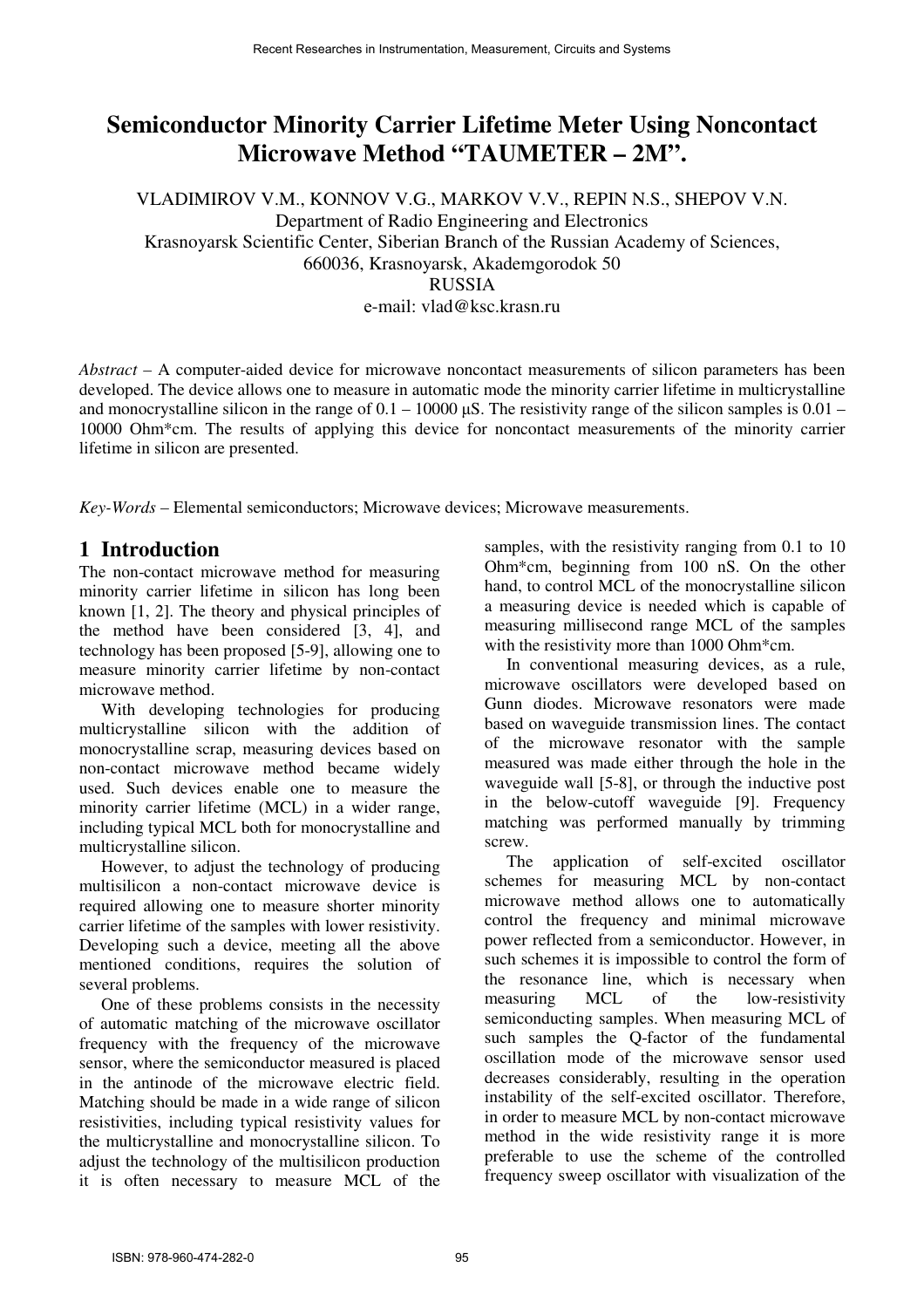resonance curve [10, 11]. In the present work such a microwave module has been developed allowing one to control not only the change of the frequency and amplitude of the microwave sensor resonance line but also the change of the resonance line form with further control of the O-factor of the microwave sensor loaded with the semiconductor.

Another problem arising when developing the given measuring device is due to a larger difference both in the level of the microwave power reflected from low- and high-resistivity semiconductors and in the change of this level when the pulsed laser radiation acts upon the semiconductor. To solve this problem a microwave microstrip sensor highly sensitive to minimal changes in the reflected microwave power has been developed [12].

The aim of the work is to develop microwave module and microwave microstrip sensor for the device measuring silicon MCL by non-contact microwave method. Measurements should be made in a uniform mode, namely «reflection mode».

## **2 Microwave module and microwave microstrip sensor**

Fig. 1 presents the diagram of the device, with the dashed line indicating the structure of the microwave module, designed on the basis of the digital PLL of the voltage-controlled oscillator (VCO). The device functions in the following way. The control program command from personal computer (12) arrives at control circuit board (11) through USB port. The circuit board controller coordinates the operation of the programmable logic integrated circuit (PLIC) (9) and laser diode control circuit. PLIC controls the operation of the frequency synthesizer circuit (6), digital attenuator (4) and operation amplifier (10).

VCO (1) creates a microwave signal (Fc) in the frequency range from 4800 to 5300 MHz. The microwave signal is received by power divider (2) from VCO, with the part of this signal received by two-stage microwave amplifier (3), and the other part by digital frequency synthesizer (6). The signal with the frequency of 100 MHz (Fop) enters the other input of the synthesizer from the reference oscillator (8).

When comparing Fc/N and Fop/n, the frequency sweep amounts to 0.1 MHz. Frequencies are divided by built-in frequency dividers. Moreover,  $N - is a$ variable (controlled) division factor and  $n - is a$ constant one.



Fig. 1 Diagram of the measuring device "TAUMETER-2M". 1 – voltage-controlled oscillator; 2 – power divider; 3 – microwave amplifier; 4 – controlled attenuator; 5 – circulator; 6 – frequency synthesizer; 7 – power detector; 8 – reference oscillator; 9 – programmable logic integrated circuit; 10 – operation amplifier; 11 – control circuit board; 12 – computer; 13 – AD converter; 14 – laser diode; 15 – microwave resonator.

Created in the output of the phase-frequency detector (PFD) included in the frequency synthesizer is a control signal depending on the phase difference of the compared signals Fc/N and Fop/n. The voltage from the PFD output is fed to the input of the VCO control through dc-amplifier and low-pass filter and stabilizes the intended frequency.

Microwave power is transmitted from the amplifier output (3) to the controlled attenuator (4), and, further, through the circulator (5) to the microwave microstrip sensor (15) loaded with the semiconductor sample measured. To measure MCL in a wide range of the silicon resistivities the microwave power can be adjusted in the range of 0.01 -100 mW by digital attenuator.

The microwave signal reflected from the semiconductor enters the power detector (7) passing through the circulator (5). Then, the signal detected is enhanced by the operation amplifier with a controlled amplification factor (10). By means of the serial code received from PLIC the amplification factor can be varied from 1 to 20, resulting in the gain of the information signal up to the level necessary for the operation of a 12-bit analog-digital converter (ADC) (13). The maximal discretization frequency of ACD amounts to 100 MHz, the memory buffer capacity is 1024 kword. The ADC parameters allow one to measure the entire curve of the photoconductivity decay at one pulse of the laser radiation at the MCL values down to 100 ns.

The microwave sensor which couples the microwave oscillator and semiconductor sample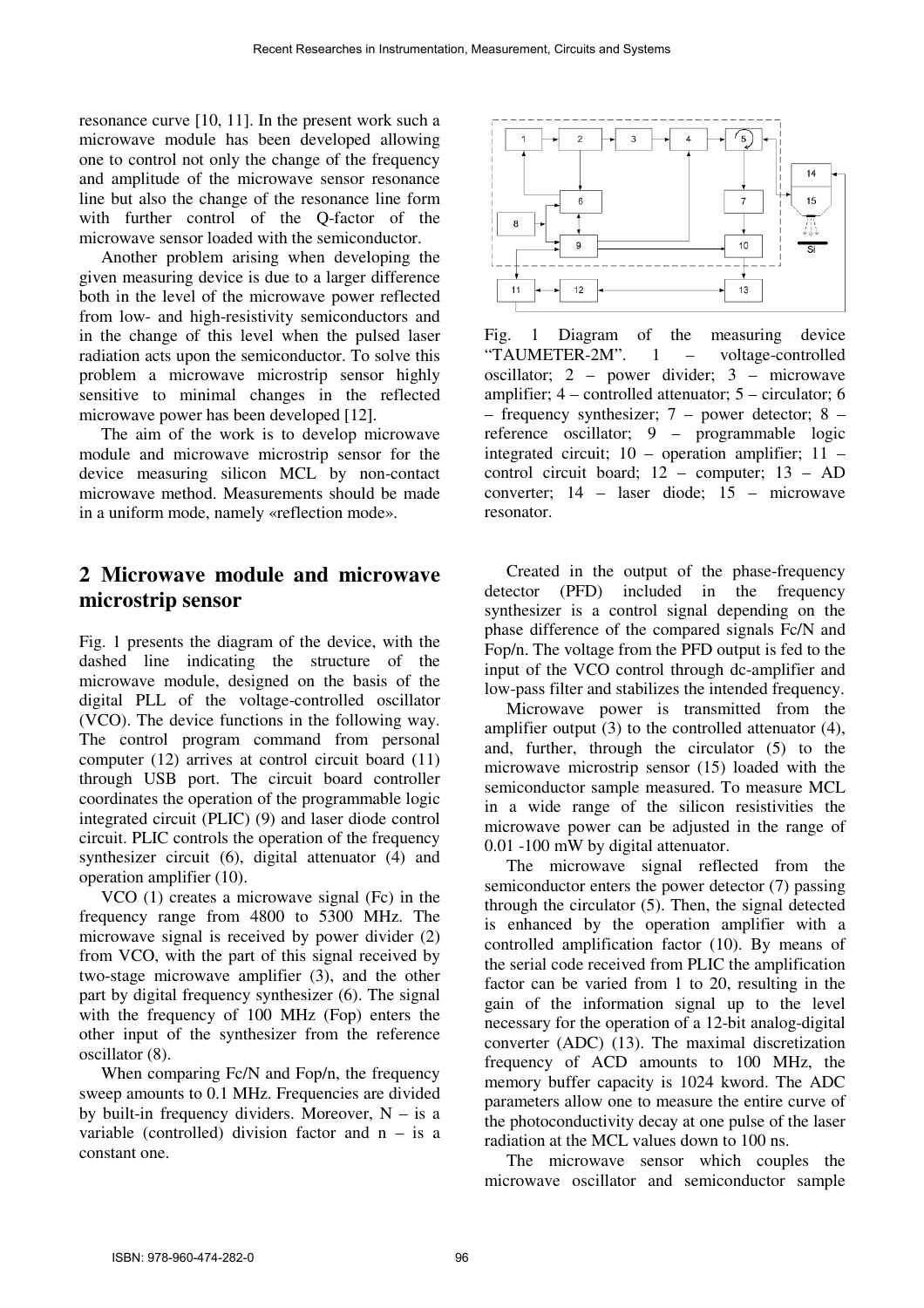measured is made based on the microstrip resonator (MSR) and operates in the «reflection mode». Fig. 2 shows the topology of the MSR strip conductor. MSR was fabricated on the substrate Rogers with permittivity of 3.44 and thickness of 0.5 mm. The width of the MSR strip conductor was 0.7 mm. A contact pad for the MSR capacitive coupling with the transmission line was cut out in the screen on the backside of the insulating substrate. The opposite ends of the strip conductor, with the antinodes of the high-frequency electric field being in the antiphase, are connected through the gap S [12]. The width of the conductor W1 may be the same along the whole length of MSR, as well as different from the W2 width at the conductor site of the length L. This sharp change of the strip conductor width allows one to tuning the resonance frequency of the dominant mode used to measure the silicon MCL as well as adjusts the capacity value between the strip conductor end and grounded base.

There is a through-hole between the ends of the MSR strip conductor for the radiation of the laser diode mounted on the backside of the insulating substrate to pass. In the Fig. 2 this part is outlined by a dashed line. The wavelength of the laser diode radiation is 1.06 µm and the maximum power of the continuous radiation is 500 mW.



Fig. 2. Topology of the microstrip resonator.

In the preferred embodiment this part of the device was implemented in such a way for the semiconductor measured to act only upon the area «А» indicated by the dashed line in Fig. 2 rather than the whole MSR. The other part of MSR was located on the lateral surface of the probe and connected with the area «А».

The sensitivity of such MSR is much higher than that of the resonator described in [10], resulting in the increased accuracy of measurements. This is due to the fact that in such MSR high-frequency electric field lines are shorted not only between the strip conductor and screen but also between the strip conductor antiphase ends acted upon by the semiconductor measured.



Fig. 3. Frequency dependencies of the microwave power reflected from the microwave microstrip sensor, loaded with the silicon samples with the resistivity of  $(a) - 2500$  Ohm\*cm, and  $(b) - 0.06$ Ohm\*cm.

Fig. 3 shows frequency dependencies of the reflected microwave power from the microwave microstrip sensor loaded with the silicon samples, namely the curves (a) and (b), where  $F -$  is the signal frequency. These curves correspond to samples  $\mathbb{N}^{\circ}$  1 and  $\mathbb{N}^{\circ}$  2, which are monocrystalline and multicrystalline silicon samples of n-type, 6 mm and 3 mm in thickness, respectively. The resistivity value for sample  $\mathcal{N}_2$  1 is equal to 2500 Ohm\*cm, and for sample  $\mathcal{N}_2$  2 – 0.06 Ohm\*cm. One can see in the Figure that the developed microwave module with a specially designed microwave microstrip sensor enables one to reliably record the reflected microwave power in the silicon resistivity range from 0.06 to 2500 Ohm\*cm. And this range is not ultimate.

It is possible to arbitrarily change the frequency range within the range 4800 – 5300 MHz in order to examine the resonance line in more details. The frequency step is discrete, its minimum value being 0.1 MHz.

#### **3 Measurement results**

After establishing an optimal coupling between the microwave microstrip sensor and silicon sample measured a laser radiation pulse of the chosen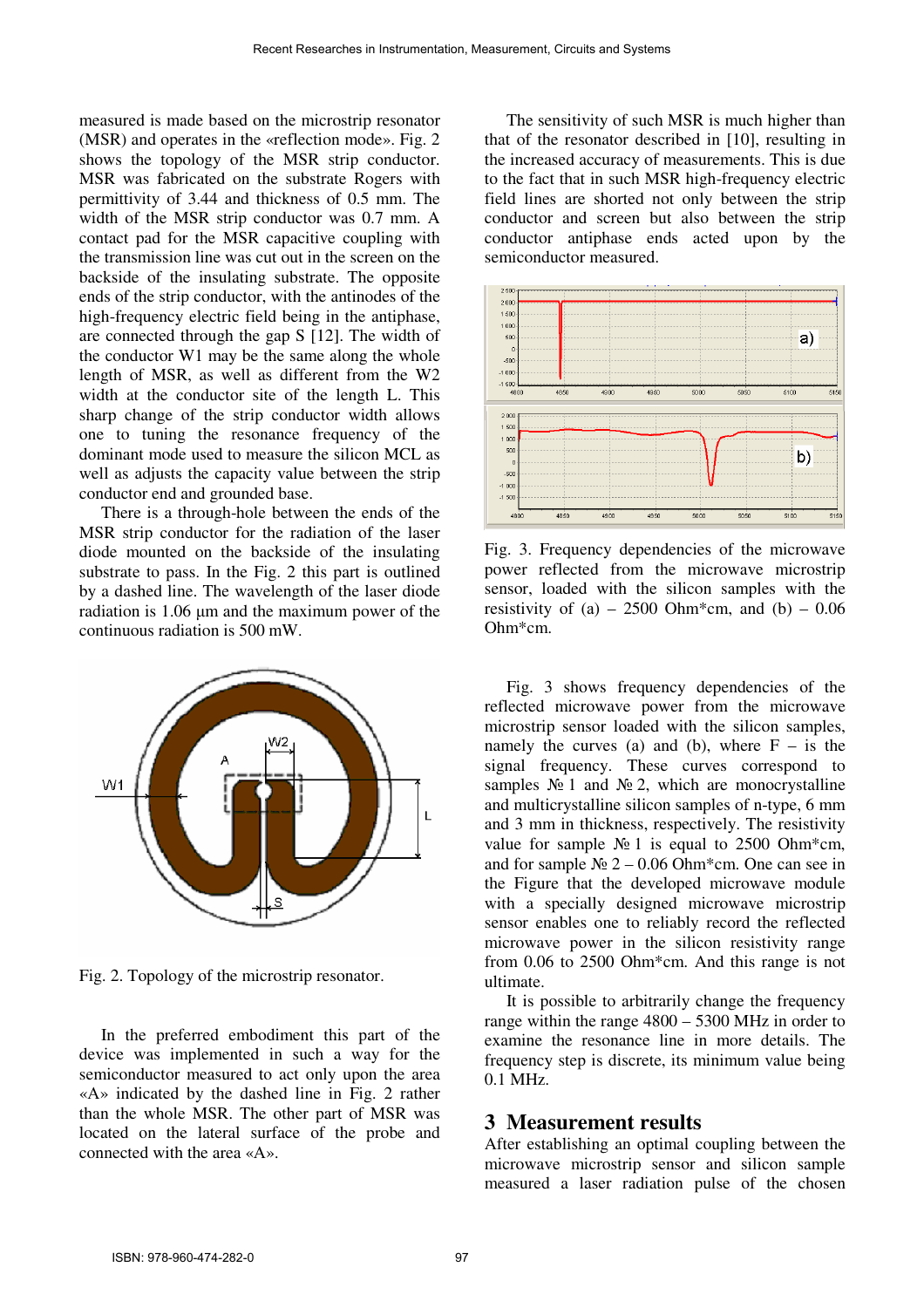duration and power upon the command of the control program passes through the MSR throughhole and excites the minority carriers in the semiconductor. The photoconductivity decay is recorded via the time dependence of the change of the resonance line amplitude or Q-factor of the microwave resonator. Further, the effective MCL is estimated by the decay section of the photoconductivity curve and the bulk MCL is calculated according to the international standards SEMI MF 1535 and SEMI MF 28b.

Fig. 4 presents the measured time dependencies of the photoconductivity growth and decay for sample  $\mathcal{N}_2$  1 (the upper figure) and  $\mathcal{N}_2$  2 (the lower figure).



Fig. 4. Time dependences of the photoconductivity growth and decoy for samples with the resistivity of 2500 Ohm (a) and 0.06 Ohm (b).

The results for sample № 1 were obtained at the microwave power of 2mW, with the power of the laser radiation unit pulse being 30 mW and its duration - 1000 µS. And for sample  $\mathcal{N}_2$  2 they were obtained at the power microwave of 80mW, with the power of the laser radiation unit pulse being 450mW and its duration - 50 µS. 30 measurements were taken.

As can be seen in the figure, the device, based on the developed microwave module with a specially designed microwave microstrip sensor enables one to reliably record the curves of the photoconductivity growth and decay using the technique of the reflected microwave power.

Fig.5 presents the external view of the device developed.



Fig. 5. External view of the device «Taumeter-2М»

### **4 Conclusion**

To sum up, in the given work a microwave module has been developed allowing one to control in automatic mode both the frequency and amplitude of the microwave sensor resonance line and the change of the resonance line form with further control of the Q-factor of the microwave sensor loaded with a semiconductor. The maximum frequency tuning range of the microwave module is equal to  $4800 - 5300$  MHz, and the minimum discretization is 0.1 MHz. The power adjustment ranges from 0.01 to 100 mW.

The developed microwave microstrip sensor is highly sensitive to minimal changes of the microwave power reflected from the semiconductor.

On the basis of the microwave module and microwave microstrip sensor a computer-aided device for microwave noncontact measurements of the minority carrier lifetime in silicon has been developed.

This device allows one to measure in automatic mode the minority carrier lifetime in multicrystalline and monocrystalline silicon in the